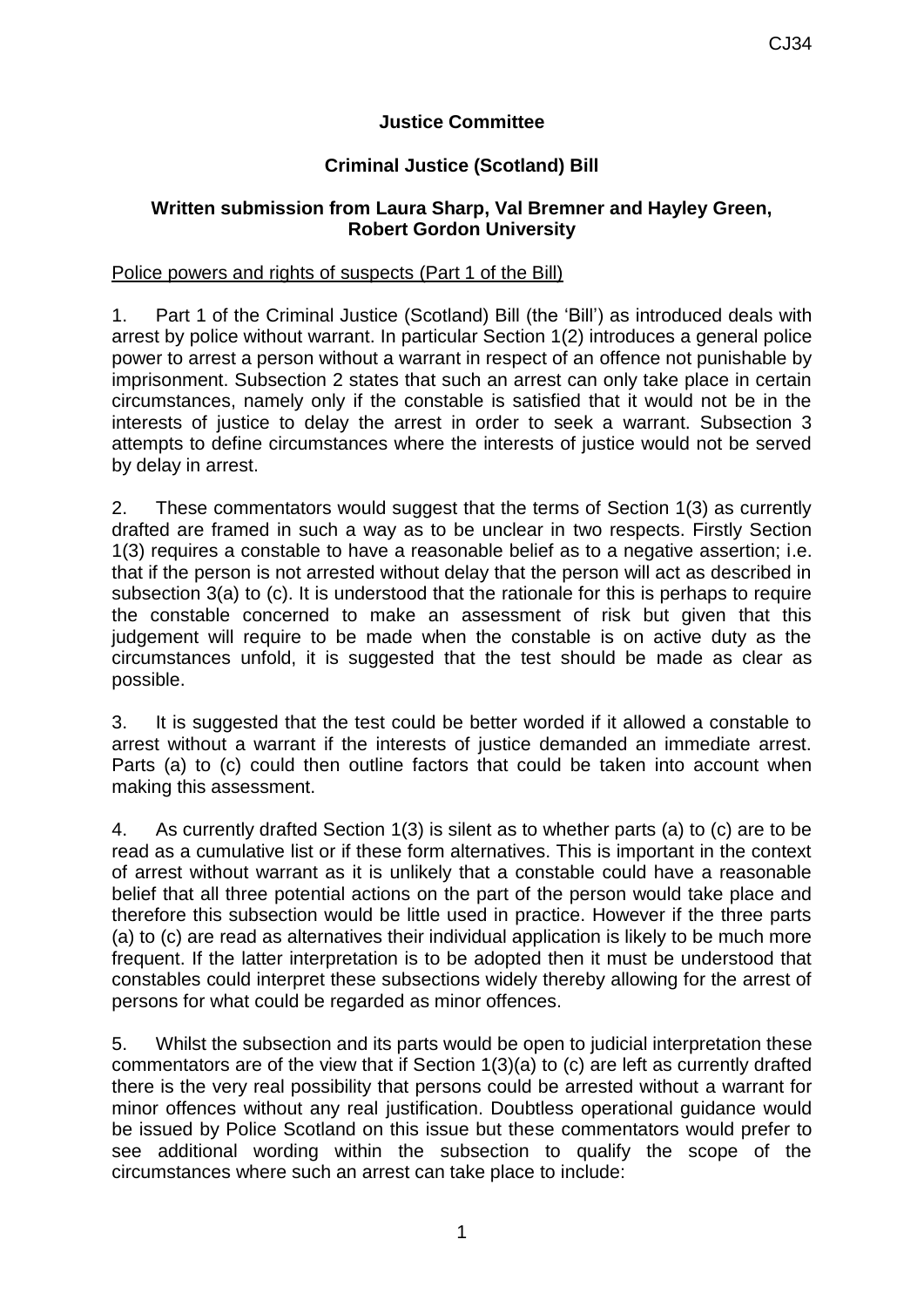*An overarching condition that there must also be a reasonable belief on the part of the constable as to the existence of a risk to public safety arising from the actions of the individual at the time of the intended arrest.*

6. It is suggested that this wording would ensure that any arrest with the mandatory consequence of being taken to a police station was a proportionate and justified response to any offence which would present a risk to public safety rather than one which was no more than a minor contravention of a statute.

7. Chapter 4 of the Bill as introduced sets out the rights of the suspect in custody or who attends voluntarily and in particular Section 24 sets out the right of such a person to have a solicitor present during interview and in Section 36 the right to a consultation with a solicitor at any time whilst being held in custody. These sections appear to represent a development of the rights enshrined in Section 15A of the Criminal Procedure (Scotland) Act 1995 introduced following the decision in *Cadder v HMA* [2010] UKSC 43.

8. These commentators welcome the simplification of the right of access to a solicitor by a person in custody to allow a private consultation to take place at any time during the period of custody and not just prior to or during questioning. In addition the Bill introduces a right to have a solicitor present during interview which did not previously exist in statute although anecdotally it is known that in certain situations (e.g. serious sexual offences) some police officers are content to allow solicitors to be present at interview whilst continuing to operate in terms of Section 15A.

9. What is of concern to these commentators is the lack of financial provision for the exercise of this new right on the part of a person in custody within the Financial Memorandum attached to the Bill. SLAB have since the inception of access to legal advice post *Cadder* kept full statistical information regarding requests for advice and how these are dealt with. Whilst accepting that we are moving further towards the English system in which there is 70% attendance by solicitors and acknowledging that the right to a consultation at any time will certainly increase the number of requests for consultation itself, there seems to be little reference to the cost implication of a solicitor being present during an interview. Whilst currently a grant of ABWOR can be made and will be paid if personal attendance can be justified in order to consult, under the provisions of the Bill the solicitor might be requested to be in attendance for the duration of the interview leading to an increase in ABWOR expenditure.

10. These commentators suggest that insufficient consideration has been given to potential additional costs here in terms of the Legal Aid budget. Experience tells us that if people are given a right they will use it and it must therefore be likely that there will be at least a reasonable number of persons in custody who assert their right to have a solicitor present at interview. In these circumstances it is only proper that solicitors called upon in these situations are properly remunerated.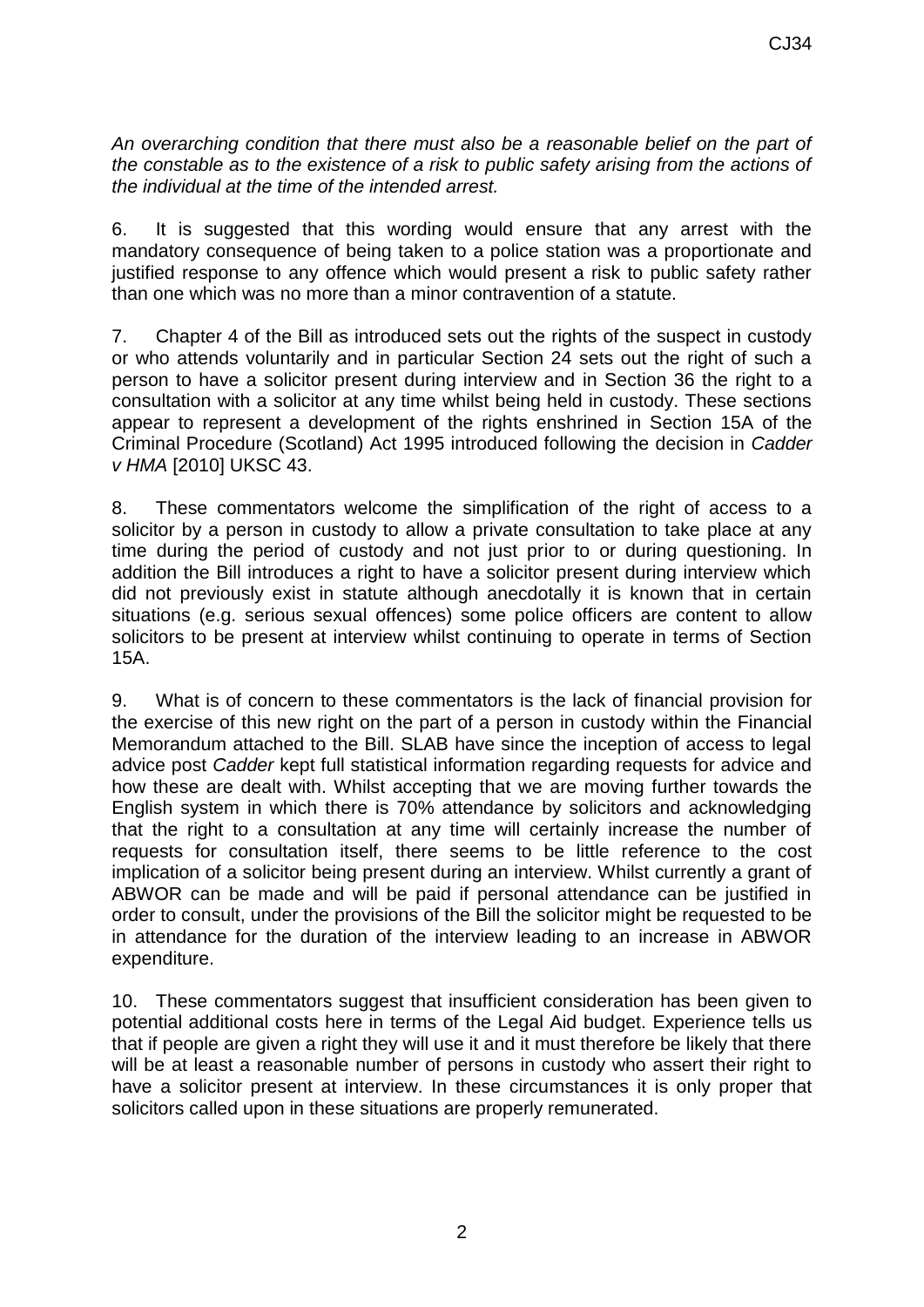## Corroboration, admissibility of statements and related reforms (Part 2 plus section 70 of the Bill)

11. There are implications in Section 57 of the Bill for the future of dock identification where no identification parade or similar procedure has taken place as a source of evidence which does not appear to have been considered. In *Holland v H.M. Advocate* 2005 I SC (PC) 3 Lord Rodger of Earlsferry at para 57 agreed with the Lord Justice Clerk that "except perhaps in an extreme case, there is no basis, either in domestic law or in the Convention, for regarding such [dock identification] evidence as inadmissible *per se*. The safeguards to which the Lord Justice-Clerk draws attention — the requirement for corroboration, the opportunity for counsel to contrast the failure to identify at the parade with the identification in the dock and to comment accordingly — are, of course, important. Their mere existence cannot be used, however, to justify the abstract proposition that in all cases in Scots law an accused who has been convicted on the basis of dock identification has necessarily had a fair trial."

12. If the requirement of corroboration is removed it is at least theoretically possible that a case could be brought on the basis of a complaint from one witness that he was assaulted by an accused "who he could identify if he saw him again". There would be no strict requirement to hold an ID parade. The case could come to trial and the witness could point out the accused in court as the person who committed the offence. Without the safety net of corroboration there is no way of knowing whether the accused has been picked out because he is in the dock.

13. Cases since Holland have quoted the comments of Lord Rodger and referred to the protection offered by corroboration. If that is removed might we have to look at making ID parades mandatory where dock identification is to be relied upon. Otherwise the accused has to rely on his defence team undermining the credibility or reliability of the eye witness and on the directions of the judge to the jury on the perils of eye witness identification. The LA's guidelines on the subject are quite clear but they do not seem to be observed very closely, presumably for reasons of resourcing.

14. Section 63(1) has the effect of withdrawing from the accused the opportunity to make a judicial declaration when appearing before the sheriff to be committed for further examination or to be liberated in due course of law. Subsection 2 repeals the provisions on judicial examination. While it is acknowledged that persons appearing before the sheriff on petition rarely choose to emit a declaration, and while the use of judicial examination is saved mainly for murder cases, there seems to be no pressing reason to remove them.

15. The Explanatory notes and Policy Memorandum that accompany the Bill are silent as the reasons for the inclusion of Section 63 in the Bill other than to suggest that the abolition of judicial examination and the removal of the opportunity to make a declaration would become surplus to requirements if the proposals to grant the police extended powers to question a person officially accused of committing an offence contained in Sections 27-29 are passed, especially as the accused may also still make a voluntary statement to the police at any time (*Policy Memorandum* 92).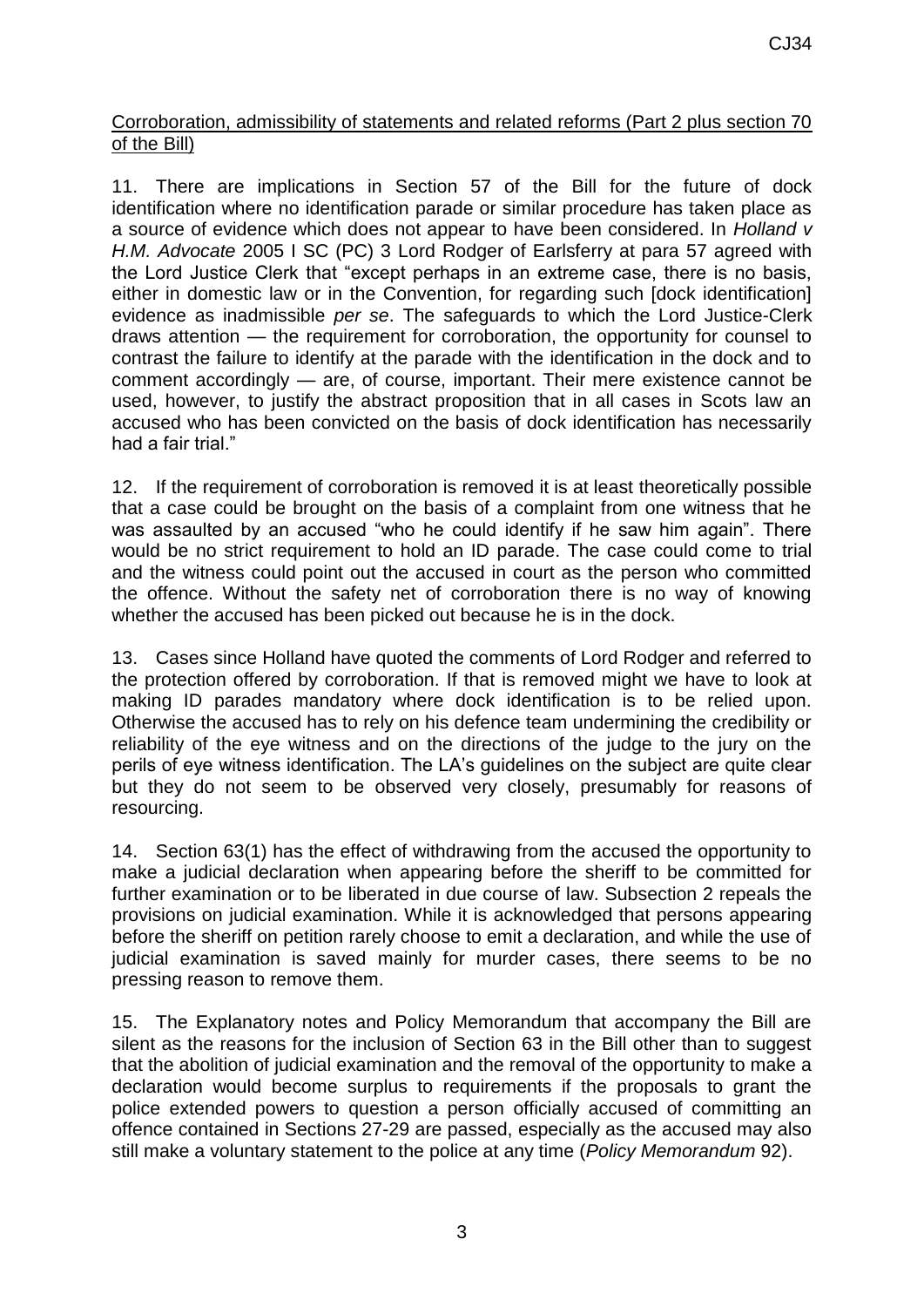16. However, an accused person may in some circumstances prefer to make a declaration, duly tape recorded and lodged as part of proceedings, in the security of the court in the presence of an impartial judge. Furthermore, there may still be circumstances in which it would be expedient for the prosecutor to judicially examine an accused person and so unless the government can make out a more convincing case for abolition of these procedures; these commentators recommend that they remain available.

17. Section 69(2) amends Section 77(1) of the Criminal Procedure (Scotland) Act 1995 and has the effect of removing from Section 77 the requirement that the accused, if he is able to do so, sign a written copy of the plea of guilty to an indictment or any part of it and that such plea be countersigned by the judge. This amendment seems to have emerged as one of the recommendations made by Sheriff Principal Bowen in his *Independent Review of Sheriff and Jury Procedure* (See 9.4).

18. Apart from the assertion that the removal of the need to sign a plea of guilty will generate savings by allowing persons, presumably those accused remanded in custody pending trial to plead guilty remotely, (Financial Memorandum 243) it is nowhere explained in either the Explanatory Note or the Policy Memorandum which accompany the Bill why this step is considered to be necessary or advisable, or how it will benefit the smooth operation of proceedings or for that matter how great the savings might be. It is assumed that savings could be made in the cost of transporting accused from prison to court for a first diet to tender a guilty plea when it is clear that the matter could not be disposed of without first obtaining background reports, thus requiring the accused to appear in court on a further occasion. However, as has already been stated, no estimates are provided as to the possible savings.

19. Section 70(2) of the Bill inserts a new section, namely section 90ZA(1), into the Criminal Procedure (Scotland) Act 1995, which has the effect of increasing the number of jurors required to return a verdict of guilty (in both solemn and summary procedure) from 8 to 10. This means that a majority of two thirds will now be required to secure a conviction as opposed to the simple majority currently required.

20. The Bill also provides for situations where the total size of the jury falls below 15 members (see section 70(2) and the insertion of 90ZA(2)(a)-(c)). Where juror numbers decrease for whatever reason, the majority of at least two thirds will always be required. Thus if the total jury size decreases to 13 members for example, at least 9 jurors would have to be in favour of a verdict of guilty in order to secure a conviction.

21. One would expect to see clear reasons why the Government is specifically proposing to increase the number of jurors to 10, yet the Policy Memorandum simply states that the objective for choosing a two-thirds majority is to introduce an additional safeguard into the Scottish criminal justice system (*Policy Memorandum 171*). What is not even remotely clear is why a two-thirds majority as opposed to a larger majority has been deemed appropriate in providing such a fundamentally important 'additional safeguard' in the face of corroboration being abolished.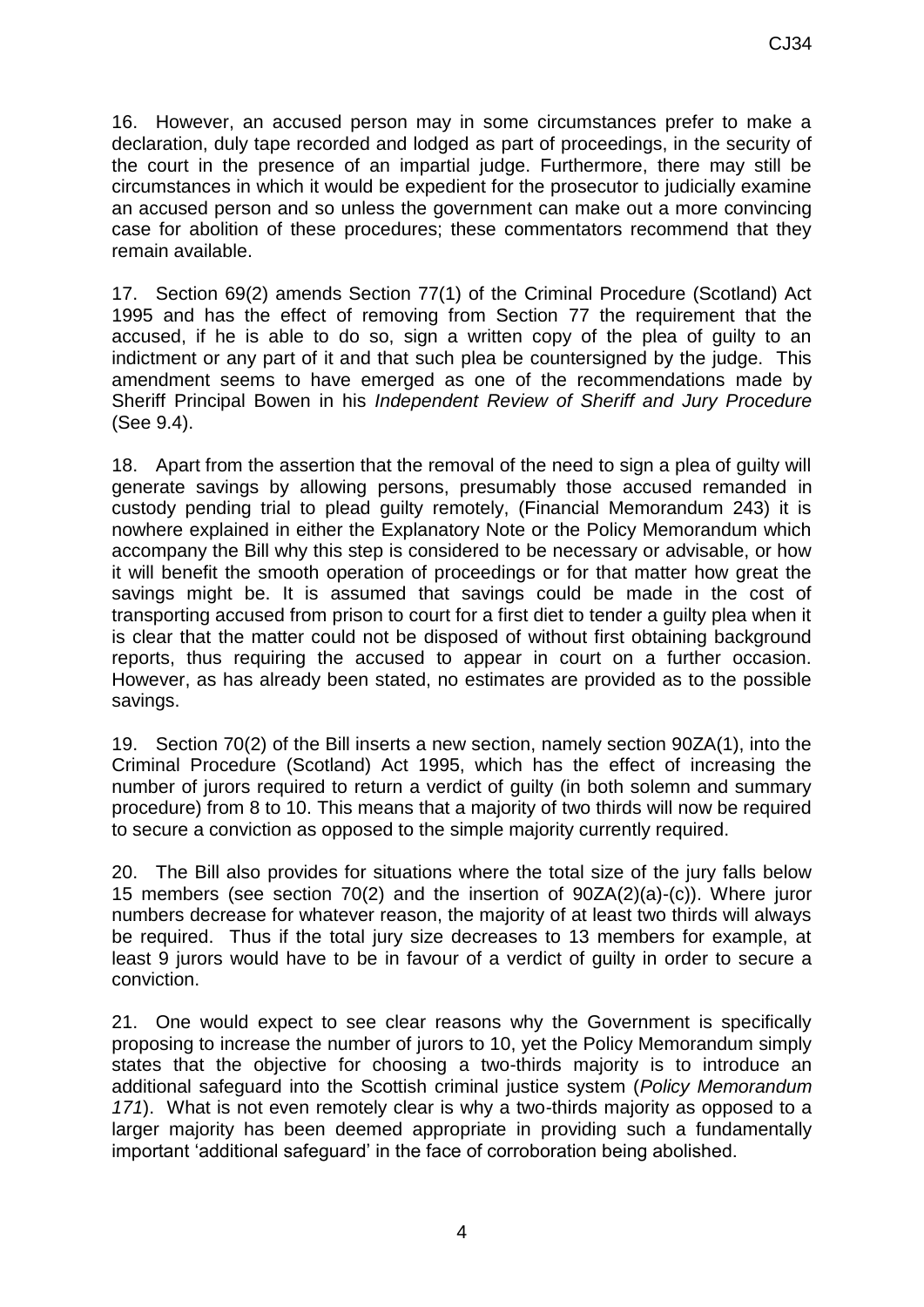22. If we look at the current system where a jury could legitimately decrease from 15 to 12 members due to juror illness or other extenuating circumstances for example, the jury could still return a verdict of guilty so long as 8 of the jurors were in favour of such a verdict. If we compare this situation above to the proposed twothirds majority (apparently offering such an 'additional' safeguard), the percentage of jurors required in order to secure a conviction is exactly the same. That percentage being 66%. (A majority of 8 to 4 in the first situation and 10 to 5 in the second). While it is acknowledged by these commentators that juries of 12 members are not commonplace in Scotland they are not rarities either.

23. It appears that the Scottish Government in its *Consultation on Additional safeguards Following the Removal of the Requirement of Corroboration* (the '*Consultation*') only ever sought views on whether the majority required to return a conviction should be increased to either 9 or 10 jurors because this would provide a "less dramatic change to the current system". Despite only being given the choice between 9 or 10 jurors, a significant number of respondents to the *Consultation* thought the majority should be higher than 9 or 10 in order to provide an additional safeguard. [\(http://www.scotland.gov.uk/publications/2013/06/7066\)](http://www.scotland.gov.uk/publications/2013/06/7066).

24. These commentators are of the view that in the absence of any other safeguards proposed by the Bill, the two-thirds majority does not provide any real additional safeguard against potential miscarriages of justice. These commentators would suggest that in order to provide an additional safeguard a larger majority of at least three-quarters is required. In other words, 12 out of 15 jurors. Furthermore, this would have the effect of bringing the majority verdict required in Scottish in proportion with other Commonwealth adversarial systems. There is no compelling reason and certainly there are none offered by the Explanatory Notes or Policy Memorandum as to why the majority being proposed by the Bill should be much lower than other criminal justice systems.

25. In consulting on the possibility of a majority verdict being introduced, it was disappointing that no further consideration was given by the Government in potentially reducing the jury to 12 members and requiring a majority of 10, which is commonplace in many other common law countries. Despite the obvious financial savings in having fewer jurors to cite and pay expenses to, it seems entirely plausible and perfectly timed to consider such a change.

26. If corroboration is abolished by this Bill then juries will be asked to decide a person's guilt or innocence based on the strength of that evidence and conceivably on the basis of single witness testimony and uncorroborated evidence. These commentators are of the view that a higher proportion of jury members being satisfied beyond a reasonable doubt of an accused guilt would go some way to providing a safeguard for accused and victims of crime in jury trials.

## Court procedures (Part 3 plus section 86 of the Bill)

27. The wider proposals for reform of Sheriff and Jury procedure contained in Part 3 of the Bill emphasise the importance to case management of the first diet by bringing procedure into line with that followed in High Court cases since 2004. If a case can be made for the economic benefits of enabling the accused to attend